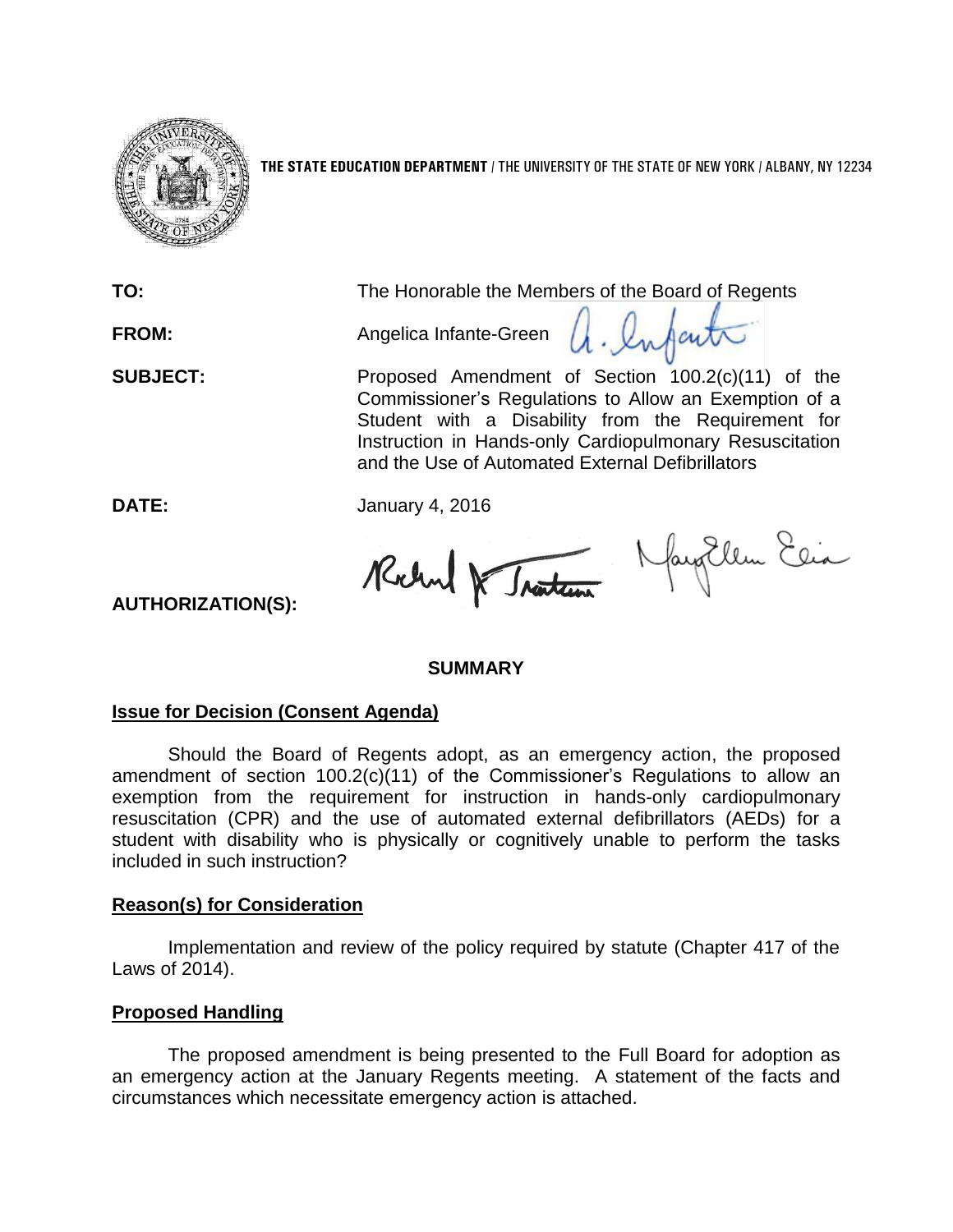#### **Procedural History**

At the November 2015 Regents meeting, the proposed amendment was discussed by the P-12 Education Committee and adopted as an emergency action by the full Board, effective November 17, 2015. A Notice of Emergency Adoption and Proposed Rule Making was published in the State Register on December 2, 2015 for a 45-day public comment period.

It is anticipated that the proposed amendment will be presented for permanent adoption at the February 22-23, 2016 Regents Meeting. However, the November emergency rule will expire on February 14, 2016. Another emergency action is necessary at the January 2016 Regents meeting to ensure that the rule remains continuously in effect until it can be presented for adoption and take effect as a permanent rule.

A copy of the proposed amendment is attached. Supporting materials are available upon request from the Secretary to the Board of Regents.

#### **Background Information**

Effective October 21, 2014, Chapter 417 of the Laws of 2014 amended Education Law §305 to require the Commissioner to make a recommendation to the Board of Regents regarding a potential new mandate for required instruction in CPR and the use of AEDs in senior high schools. The law further required that prior to making this recommendation, the Commissioner seek the recommendations of teachers, school administrators, educators, and others with educational expertise in such curriculum, as well as comments from parents, students, and other interested parties prior to making a recommendation to the Board of Regents.

At the April 2015 Regents meeting, the Department presented a discussion item outlining the steps it took in compliance with the requirements of Chapter 417 of the Laws of 2014, including feedback from stakeholders regarding the impact of mandating such a course. In consideration of this feedback, and recognizing that CPR/AED affects the vital matters of life and death, at their June 2015 meeting, the Board proposed the addition of a new section 100.2(c)(11) of the Commissioner's regulations to require hands-only instruction in CPR and instruction in the use of AEDs in senior high schools. The proposed rule was adopted at the September 2015 Regents meeting and became effective October 7, 2015.

Under new section 100.2(c)(11) of Commissioner's regulations, students are required to complete hands-only instruction in CPR and instruction in the use of AEDs at least once between grades 9-12 before graduation. The standards for such instruction must be based on a nationally recognized instructional program that utilizes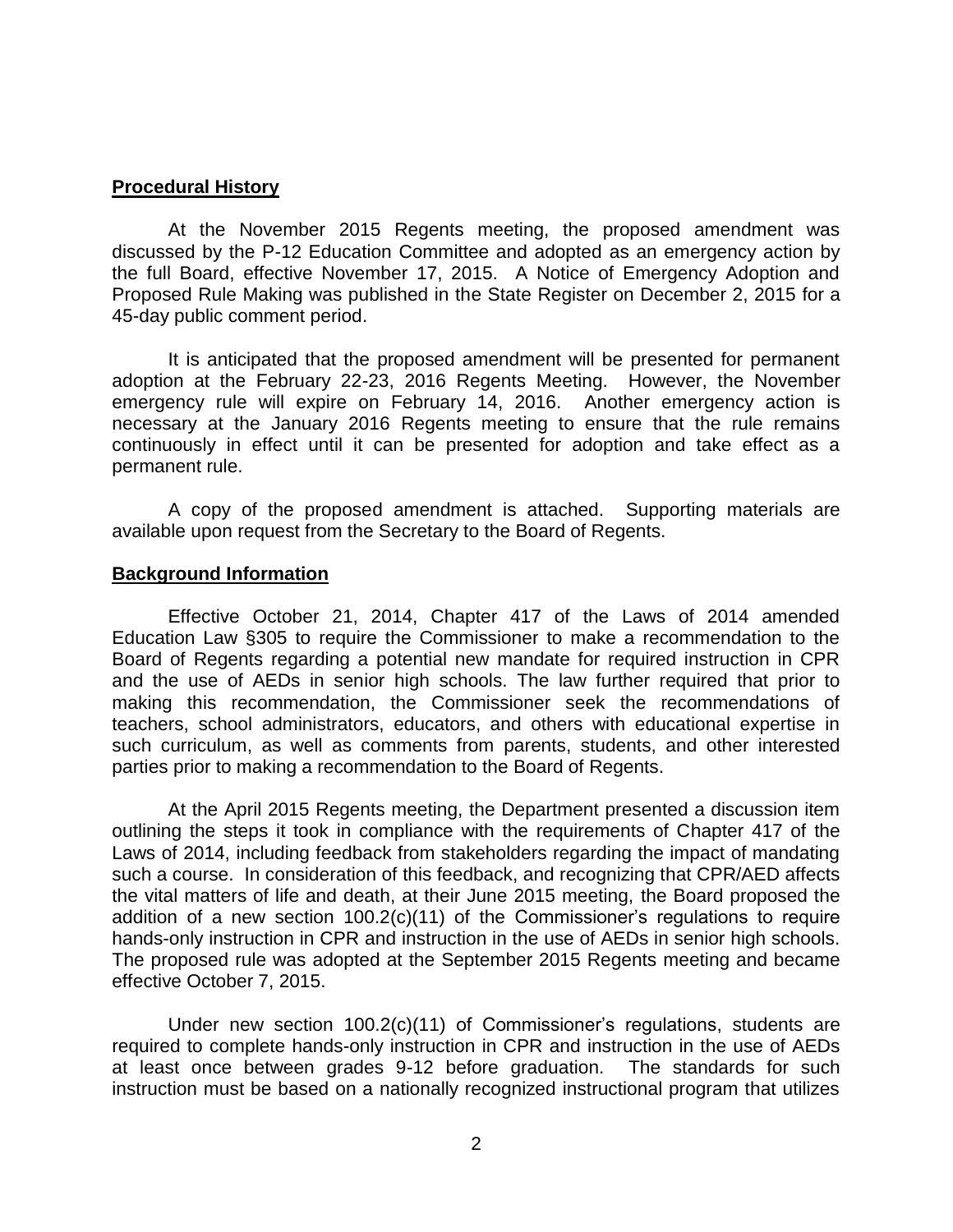the most current guidelines for cardiopulmonary resuscitation and emergency cardiovascular care issued by the American Heart Association or a substantially equivalent organization and be consistent with the requirements of the programs adopted by the American Heart Association or the American Red Cross, and must incorporate instruction designed to:

- recognize the signs of a possible cardiac arrest and to call 911;
- provide an opportunity to demonstrate the psychomotor skills necessary to perform hands-only CPR; and
- provide awareness in the use of an AED.

Most students with disabilities have the ability to complete the instruction in hands-only CPR and the use of AEDs requirement described above. However, the Department recognizes that there may be some students who, due to the nature of their disability, will not be able to physically or cognitively perform the tasks included in such instruction (e.g., demonstrating the psychomotor (hands-on) skills to perform CPR). The proposed amendment would allow the Committee on Special Education or Multidisciplinary Team pursuant to Section 504 of the Rehabilitation Act of 1973 to exempt a student identified as having a disability that precludes his or her ability to participate in instruction in hands-only CPR and the use of AEDs from the instruction requirement in section 100.2(c)(11) of the Commissioner's regulations. The student's individualized education program or Section 504 accommodation plan would need to indicate that such student is physically or cognitively unable to perform the tasks included in the instruction in hands-only CPR and the use of AEDs.

# **Recommendation**

It is recommended that the Board of Regents take the following action:

VOTED: That a new subparagraph (iv) of paragraph (11) of subdivision (c) of section 100.2 of the Regulations of the Commissioner be added as submitted, effective February 15, 2016, as an emergency action upon a finding by the Board of Regents that such action is necessary for the preservation of the general welfare in order to ensure the emergency action adopted at the November 2015 Regents meeting remains continuously in effect until it can be presented for adoption and take effect as a permanent rule.

# **Timetable for Implementation**

The proposed amendment was adopted as an emergency action at the November Regents meeting, effective November 17, 2015, and will expire on February 14, 2016. If adopted at the January 2016 Regents meeting, the second emergency action will become effective on January 15, 2016. It is anticipated that the proposed amendment will be presented for adoption as a permanent rule at the February 2016 Regents meeting.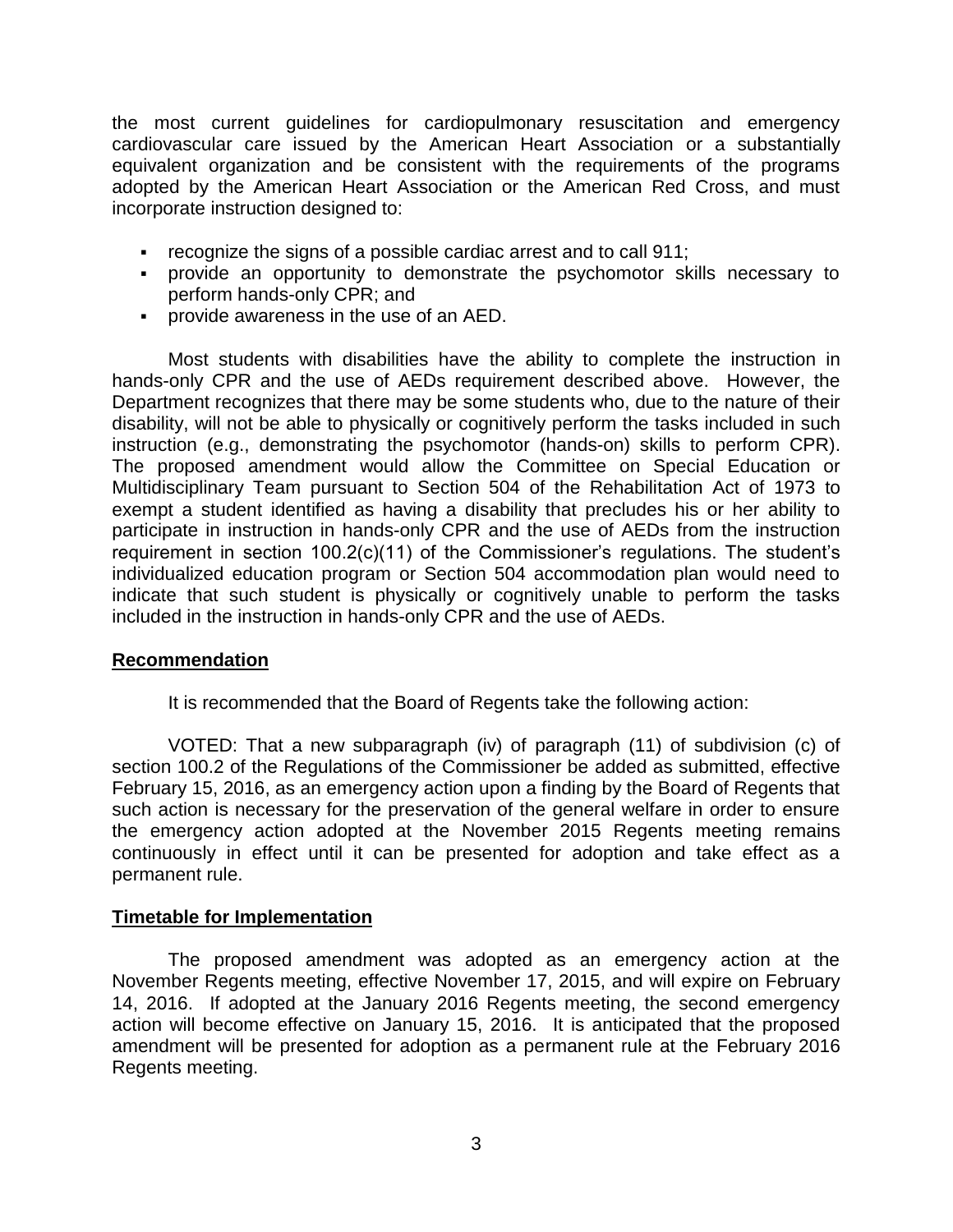Attachment

#### AMENDMENT OF THE REGULATIONS OF THE COMMISSIONER OF EDUCATION

Pursuant to Education Law sections 101, 207, 305, 308, 804-c, 804-d, 4403 and Chapter 417 of the Laws of 2014.

A new subparagraph (iv) of paragraph (11) of subdivision (c) of section 100.2 is added, effective February 15, 2015, as follows:

(iv) A student identified with a disability that precludes his or her ability to participate in hands-only cardiopulmonary resuscitation and the use of an automated external defibrillator may be exempted from the instruction requirement in this paragraph if the student's individualized education program developed in accordance with section 200.4 of this Title or accommodation plan developed pursuant to section 504 of the Rehabilitation Act of 1973 states that the student is physically or cognitively unable to perform the tasks included in the instruction.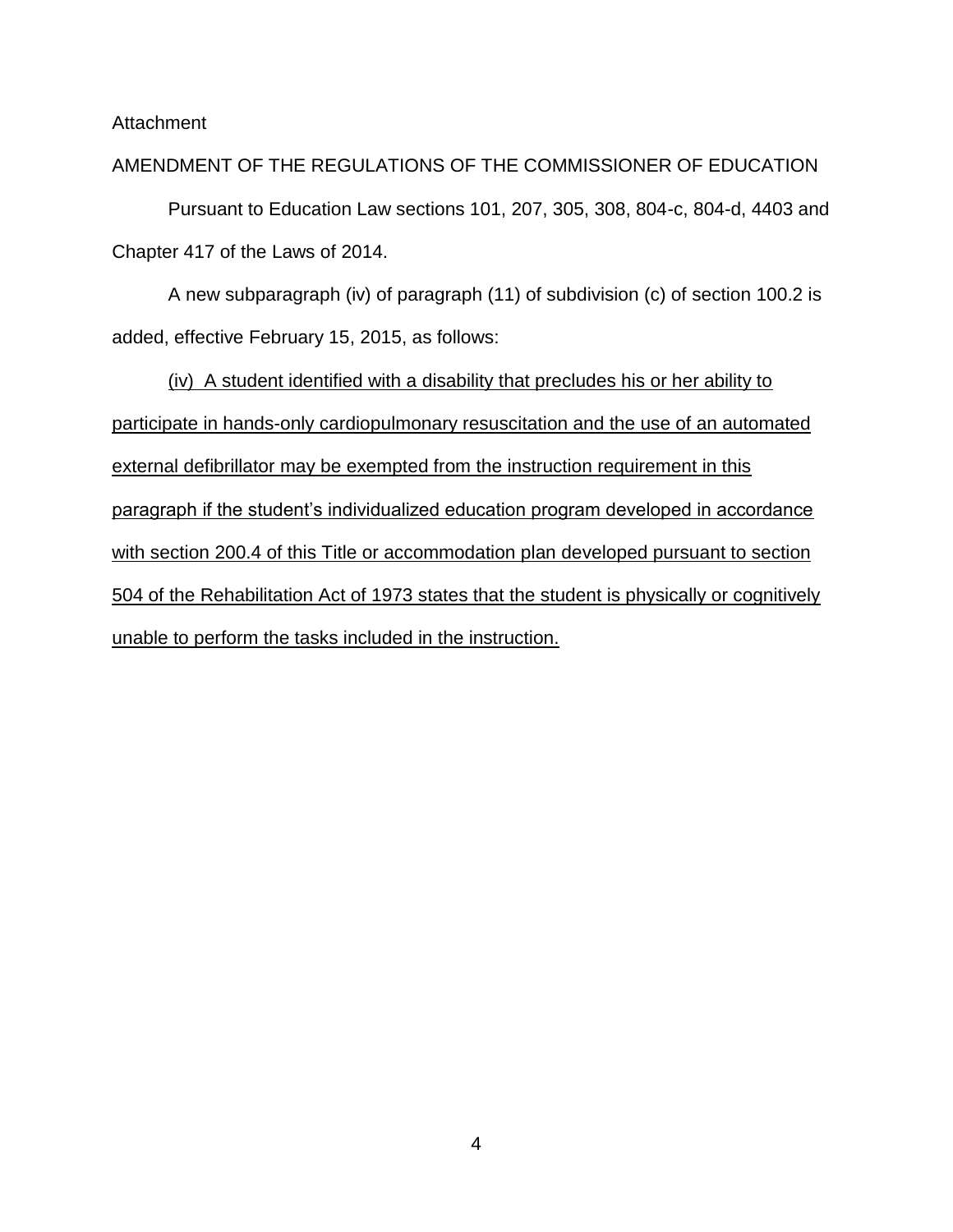#### **8 NYCRR §100.2(c)(11)(iv)**

# STATEMENT OF FACTS AND CIRCUMSTANCES WHICH NECESSITATE EMERGENCY ACTION

The proposed amendment is necessary to implement Regents policy to allow an exemption of a student identified as having a disability that precludes his or her ability to participate in hands-only instruction in cardiopulmonary resuscitation (CPR) and instruction in the use of Automated External Defibrillators (AEDs) from the new instruction requirement in section 100.2(c)(11) of the Commissioner's regulations, which became effective October 7, 2015. The instruction requirement in section 100.2(c)(11) became effective on October 7, 2015 and is now in effect for the 2015-16 school year. While most students with disabilities have the ability to complete the instruction in hands-only CPR and the use of AEDs, the Department recognizes that there may be some students who, due to the nature of their disability, will not be able to physically or cognitively perform the tasks included in such instruction (e.g., demonstrating the psychomotor (hands-on) skills to perform CPR). These students should be allowed an exemption from the requirement for instruction in CPR and the use of AEDs.

The proposed amendment was adopted by emergency action at the November 16-17, 2015 Regents meeting, effective November 17, 2015. A Notice of Emergency Adoption and Proposed Rule Making was published in the State Register on December 2, 2015. Because the Board of Regents meets at scheduled intervals the earliest the proposed amendment could be presented for regular (non-emergency) adoption, after publication in the State Register and expiration of the 45-day public comment period provided for in State Administrative Procedure Act (SAPA) section 202(1) and (5), is the

5